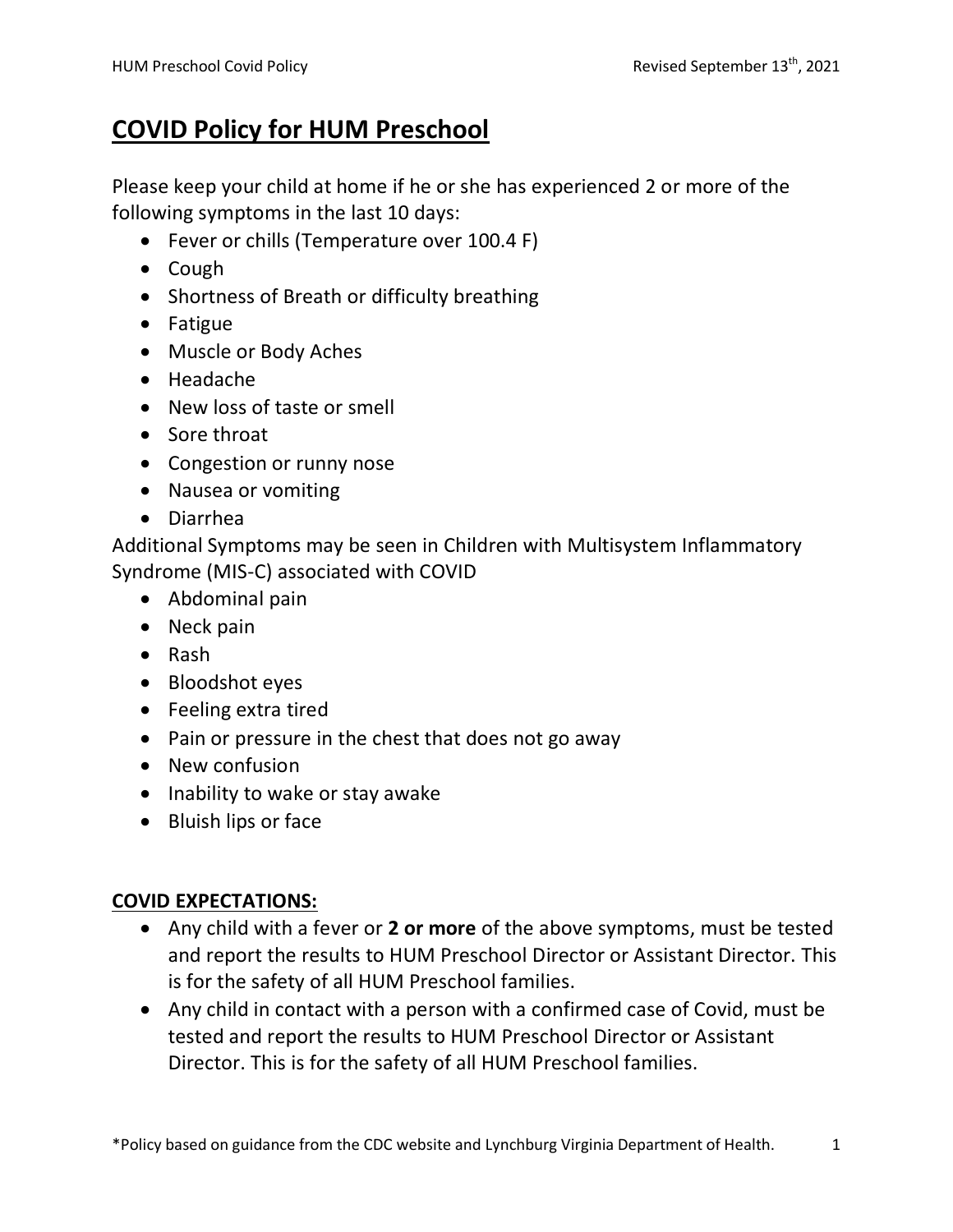- Your child will need to follow ONE of the protocols listed below before returning to his or her classroom.
	- quarantine at home for 10 days **OR**
	- IF your child was tested due to symptoms, a negative test result after emergence of the symptoms.
	- IF your child was tested due to contact with a person who tested positive, two negative Covid tests that are at least 24 hours apart and administered 3-5 days after the initial exposure.
- If a child experiences a fever or **2 or more** of the above symptoms while at the school, the student will be isolated and, and a parent/guardian will be called for immediate pick-up.
- A fully-vaccinated teacher, assistant, or volunteer in a classroom where a student tests positive for Covid must first quarantine. He/she will then need to be tested for Covid 3-5 days after initial exposure. He/she can then return to the preschool with a negative result and not experiencing any symptoms for at least 24 hours.
- An unvaccinated teacher, assistant, or volunteer in a classroom where a student tests positive for Covid, will need to quarantine. And then be tested immediately after learning of initial exposure, and if negative, tested again in 5-7 days after the initial exposure or immediately if symptoms develop during quarantine. He/she can then return to the preschool with two negative tests and not experiencing any symptoms for at least 24 hours.
- If an administrator has a potential exposure within the preschool his/her protocol will be determined based on contact and exposure.
- The local Virginia Department of Health will be contacted with each potential exposure and closure at HUM Preschool.

#### **COVID CLOSURE POLICY**

- If a student in a classroom tests positive for Covid, that classroom will close for 2 days for thorough cleaning. The student can then return to the classroom after a quarantine of 10 days after the initial exposure, **AND**  he/she is not experiencing any symptoms for at least 24 hours.
- If a teacher, assistant, administrator, or volunteer tests positive for Covid, their particular classroom will be closed for 2 days for thorough cleaning. He/She may then return to the classroom after a quarantine of 10 days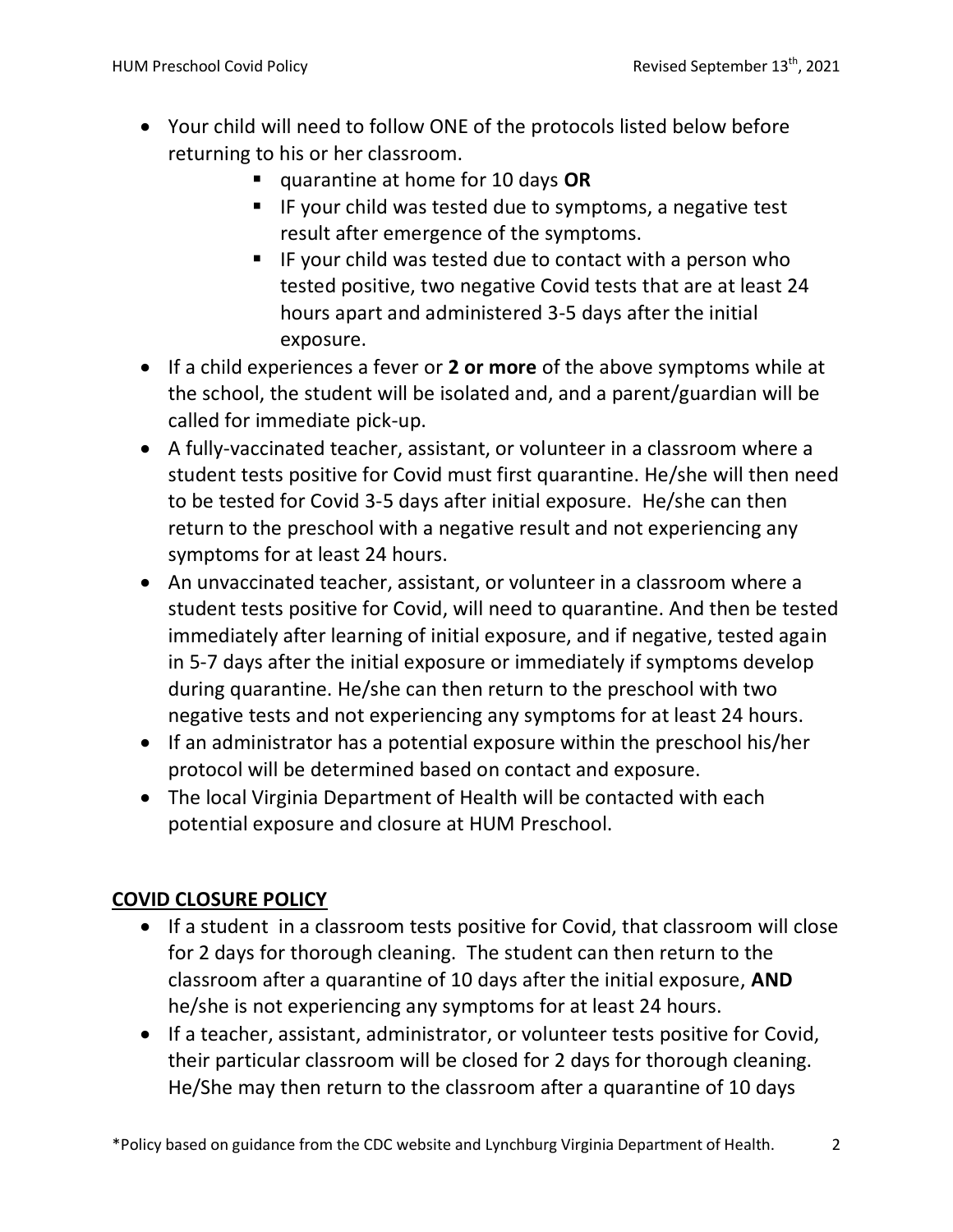after the initial exposure, **AND** he/she is not experiencing any symptoms for at least 24 hours.

#### **SAFETY POLICY**

- Students and teachers will wear face coverings when indoor and unable to distance.
- Students do not need to wear masks while outdoors.
- Preschool students who have difficulty wearing masks will simply be encouraged to continue trying. Students will not be reprimanded for having a difficult time with masks.
- Staff will take student temperature with no-touch thermometers in the car as students arrive. Staff will then escort children to their classrooms.
- Students will wash hands when they arrive in the classroom.
- Classroom toys and supplies will be cleaned and sanitized frequently throughout the day.
- Children will go to the playground one classroom at a time and the playground will be sanitized between each use.
- Classes will be kept as separate as possible during the day with individual school-wide activities.

**Please keep this copy of the policy and return the next page to your child's teacher.** 

**Thank you!**